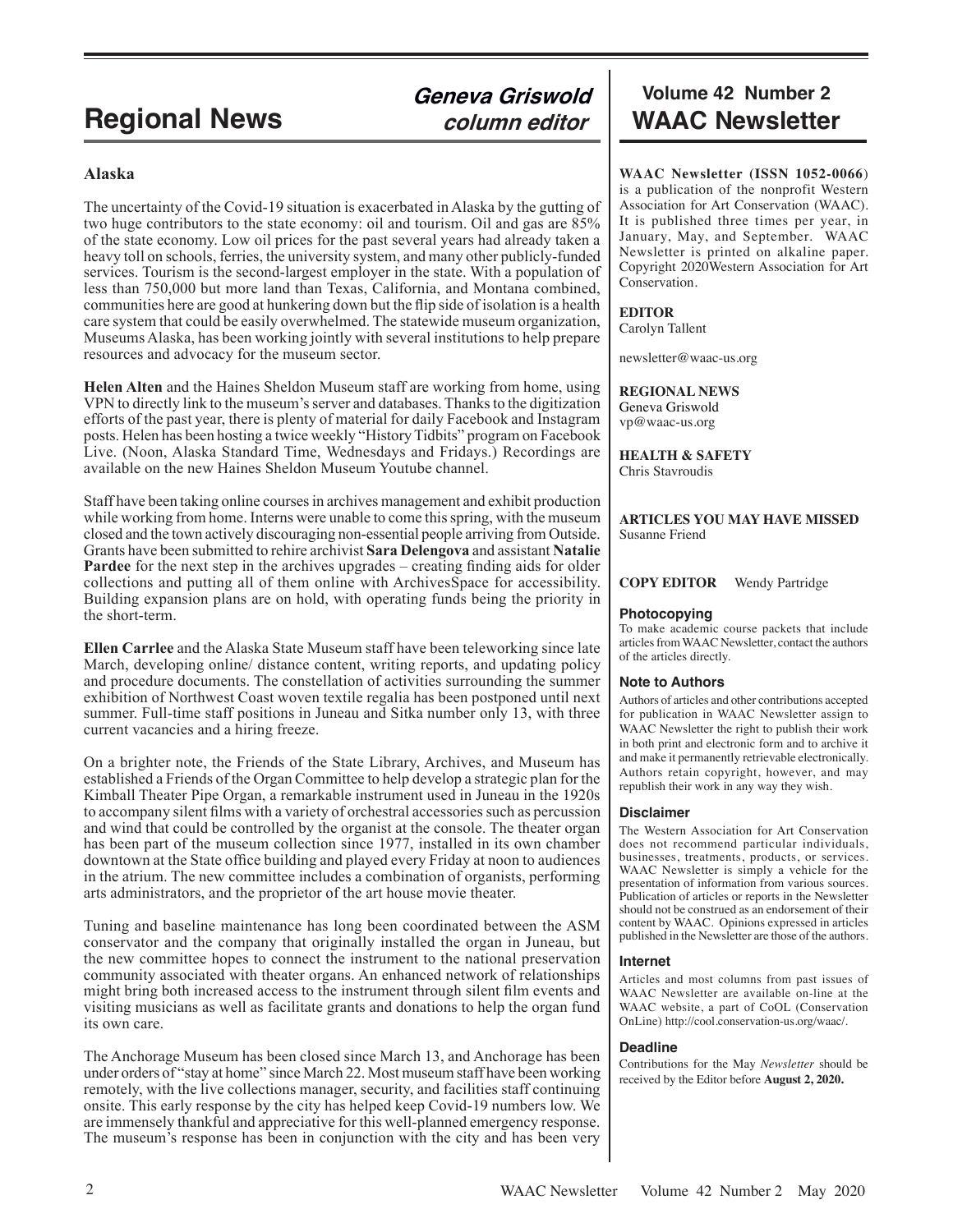# **Western Association for Art Conservation**

**The Western Association for Art Conservation** (formerly, the Western Association of Art Conservators), also known as WAAC, was founded in 1974 to bring together conservators practicing in the western United States to exchange ideas, information, and regional news, and to discuss national and international matters of common interest.

#### **PRESIDENT**

 Tricia O'Regan president@waac-us.org

#### **VICE PRESIDENT** Geneva Griswold

#### **SECRETARY**

General Information New Memberships Publication Orders Colleen O'Shea secretary@waac-us.org

#### **TREASURER**

Payments Chris Stavroudis

#### cstavrou@ix.netcom.com

#### **MEMBERSHIP SECRETARY**

Change of Address Chris Stavroudis membership@waac-us.org

#### **MEMBERS AT LARGE**

 Anne Getts Jacinta Johnson Sophie Hunter Kent Severson

**WEB EDITOR** Justin Johnson

**PUBLICATIONS FULFILLMENTS** Donna Williams

# **SOCIAL MEDIA LIASON**

Christina O'Connoll

Individual Membership in WAAC costs \$42 per year (\$47 Canada, \$52 overseas) and entitles the member to receive the WAAC Newsletter and the annual Membership Directory, attend the Annual Meeting, vote in elections, and stand for office. Institutional Membership costs \$47 per year (\$52 Canada, \$57 overseas) and entitles the institution to receive the WAAC Newsletter and Membership Directory. For membership or subscription, contact: Michelle Sullivan secretary@waac-us.org

# **Regional News, continued**

transparent with staff. Daily messages and information have helped keep morale strong. Optional twice weekly staff get togethers have also helped.

Like many museums, focus has shifted to online platforms. **Monica Shah** has been developing and providing digital content, including short videos about conservation and the collection for the general public. **Sarah Owens** is focused on a series of textile conservation videos, which will soon be in development. Both have also taken this opportunity to enter old treatment reports into the database, helping future conservators manage the care of the collection. Since most exhibits and loans have been postponed, conservation projects are on hold. Hopefully the next news will find us back at work, back at interesting and meaningful conservation projects.

**Nicole Peters** finished her work in New Mexico and made her way to the east coast where she has been self-isolating at her family's farm and bed & breakfast in Pennsylvania. With most of her upcoming projects being either cancelled or delayed, Nicole has had time to repair numerous personal artworks in her own collection, plot out a future master garden, repaint rooms in the bed and breakfast, and assist her family with home renovations and general farm work. Nicole will be working with Museums Alaska to conduct a webinar this spring/summer on storage mounts and archival materials.

She also recently became a board member with the Cape Decision Lighthouse Society (CDLS), a small non-profit organization dedicated to the preservation of Cape Decision Lighthouse on the southern tip of Kuiu Island, Alaska. Nicole will spend time working on preservation efforts and planning for the 2021 lighthouse work season. In the upcoming months, she plans to pursue public service activities and charity work, expand upon her conservation training via online classes and webinars, and get back to drawing and general art making.

*Regional reporter:* Ellen Carrlee

# **Arizona**

**Nancy Odegaard** is blaming the virus for a sore neck from too much time working on a laptop from the couch during the home shelter period. She now uses a straight chair and has the laptop on a box. She would like to blame the virus on a dastardly clothes moth infestation in her guest bedroom that ruined several favorite textiles but that would be a stretch. Besides, being at home for the virus sheltering made her notice them in the first place. At least she recognized them and knew to freeze and clean crevices in the room. Otherwise, all the meetings (now by Zoom), students (drafts by email), and reports (still due) that she has to do are active as ever.

Nancy and **Gina Watkinson** are working on textiles for an upcoming ASM exhibit. Gina recently joined the board of the Museum Association of Arizona as one of the at-large directors. She has also been collaborating with conservation colleagues from other institutions in preparation for a panel on plastic storage material. She has enjoyed time hiking in the early morning and has made her home office space outside on her patio to partake in the many free conservation/museum webinars being offered. Gina misses working with students and volunteers in the lab and looks forward to meeting up with them, virtually or in person, soon.

**Marilen Pool** and **Susie Moreno** have been working on the documentation for the ASM cradleboard collection as part of an IMLS-funded conservation treatment project. Aside from entering catalog data into a custom-built database for cradleboards, Marilen has been researching and developing a documentation guide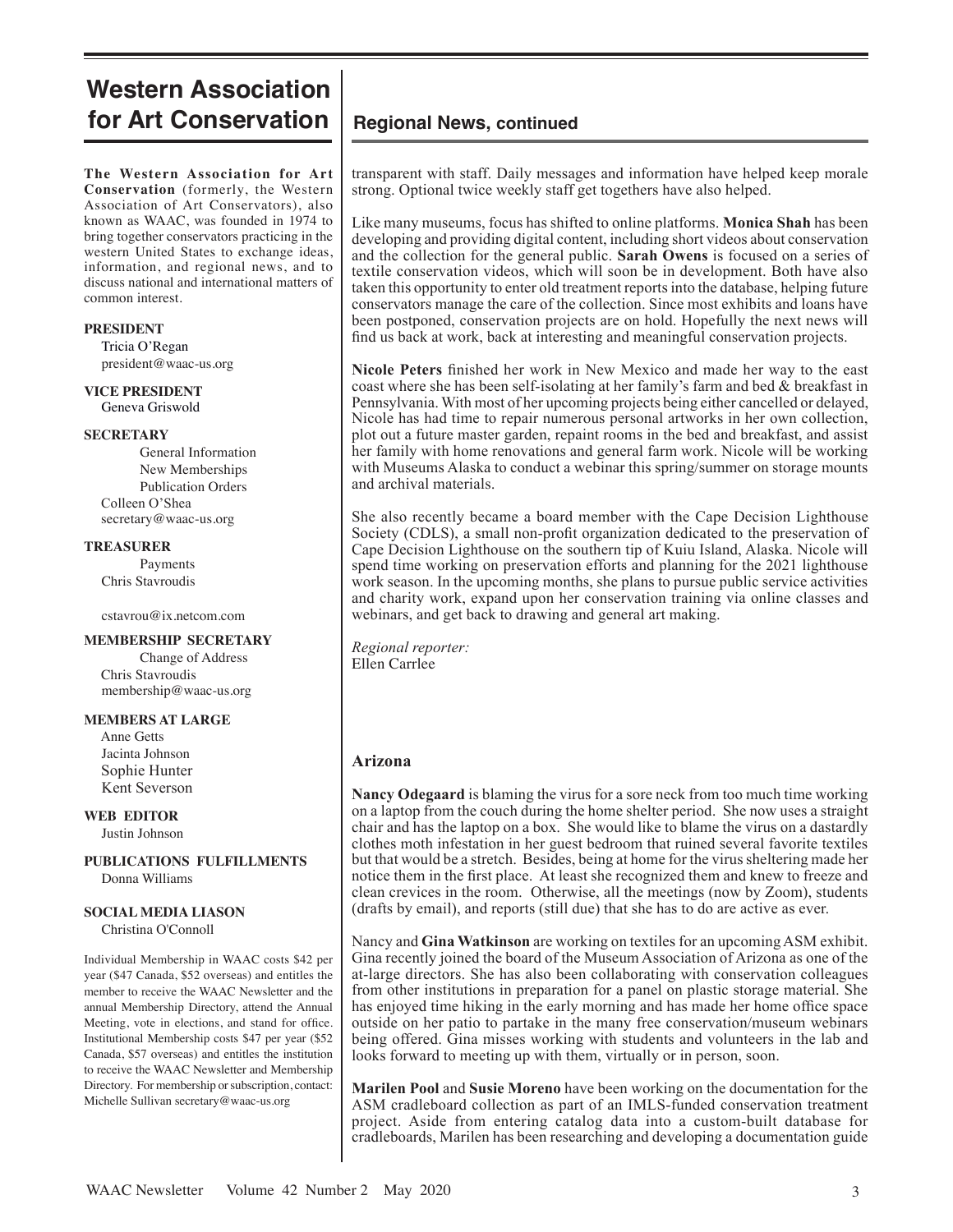of the materials and technologies used by various cultural groups for fabricating cradleboards in the greater Southwest and beyond. In addition to books and articles as sources, information gleaned from on-line museum collections, and botanical/ethnobotanical databases have been useful.

The documentation guide will provide valuable background for assessing condition and developing treatment protocols once they again have physical access to the collections. Marilen has also been sewing cloth facemasks for family members using conservation grade fabrics acquired for her private practice. The one-inch twill tape doubled over and stitched make excellent ties!

The conservation team at the Western Archeological and Conservation Center welcomed two new conservators in the last quarter, **Stephanie Cashman** and **Ileana Olmos**, to help with exhibit conservation projects for Mesa Verde National Park and Chiricahua National Monument. In April, they said goodbye to **Maggie Hill-Kipling**, who has worked with NPS collections for 14 years, preserving many of our national treasures. Maggie has moved to Minneapolis to be closer to family, and they look forward to hearing about her future adventures.

Stephanie, Maggie, and **Audrey Harrison** have all been treating ceramic vessels from Chaco Culture National Historical Park, and they have all been appreciating these amazing prehistoric pieces while they are temporarily in the lab. **Maria Lee** recently wrapped up a significant phase of treatment work to relax and flatten prehistoric textiles from Canyon de Chelly. These are much more visually accessible for research and short term exhibits.

Over the past year, **Betsy Burr** and **Dana Senge** developed a survey strategy for archaeological and natural history dendrochronology specimens from NPS collections stored at the Laboratory of Tree Ring Research at the University of Arizona. Stephanie and Ileana have picked up the survey work and it continues. This has been an interesting challenge to understand what is to be

preserved of these research specimens and how to focus recommendations!

**Luke Addington** continued the technical study and treatment of an early 16th -century panel painting attributed to Marco d'Oggiono, a late 17th-century polychrome sculpture attributed to Luisa Roldán, a Gothic diptych, an ornate Russian swan cradle, a Napoleon III Boulle table, and architectural woodwork at Mission San Xavier del Bac. He continued provenance research for several pieces of furniture looted during the Möbel-Aktion and completed a furniture condition survey for the Zion Human History Museum.

**Alex Lim** and his wife Christina are expecting a baby girl in July.

*Regional reporter:* Gina Watkinson

# **Hawaii**

At the Bishop Museum, **Meg Absolon** and **Nikki dela Fuente** have abided by the stay-at-home order to catch up on report writing, in addition to taking shifts at the museum to do essential checks and to monitor IPM traps. Condition reporting objects for the future exhibits, *Ka 'Ula Wena: Red*  and *Kaula Piko: Source of Strings*, will continue as restrictions lift.

Congratulations goes to Nikki dela Fuente, conservation technician, who was accepted into the Master of Cultural Materials Conservation course at the University of Melbourne, Australia. She will be heading down under to study as soon as the travel is safe.

Paper conservator **Liane Naauao** reports the hiring of **Patrick Layton** as the circulating collection care specialist for University of Hawaii-Manoa Library.

**Kent Severson**, conservator at Shangri La writes: Whatever we were doing at the beginning of March got put on hold by March 13 when Shangri La was closed to tours, and we began to think about what a hard closure would look like, particularly if we became short on security staff. Our first operation was to deinstall the Mughal jewelry usually on display in the bedroom, packing it away to a secure vault in the basement.

Because Shangri La is by the shore, we are constantly cleaning to prevent build-up of salty airborne particles, and we continued our cleaning routine for a week, but it soon became clear that we might be facing a total lockdown. With that in mind we took preparations a step further, deinstalling smaller objects throughout the museum and covering larger pieces with Tyvek. There will be a period of hard work to put the exhibitions back together, but it will be a labor of love when it finally arrives.

**Thor Minnick** has begun treatment of a large koa and kou wood sideboard by Wilhelm Fischer, likely made in Honolulu for Queen Lili'uokalani. The piece suffers extensive dry wood termite damage as well as older, poorly done restorations including being refinished with CN lacquer. He is also treating a previously restored art deco Brazilian rosewood dining table made by Dominique.

*Regional reporter:*

# **Los Angeles**

LACMA's textile conservation studio has been updating The Museum System (TMS). Led by **Catherine McLean**, work has focused on linking scans of hard copy treatment reports dating back to the studio's founding in 1968. They are currently well into the 1980s. Additionally, because TMS is LACMA's third collections database platform (preceded by a homegrown database called LADDRS and MultiMIMSY) there are always records that can be cleaned up. To date they have conserved approximately 25% of the 35,000 costumes and textiles (C+T) in their collections. They are grateful for a top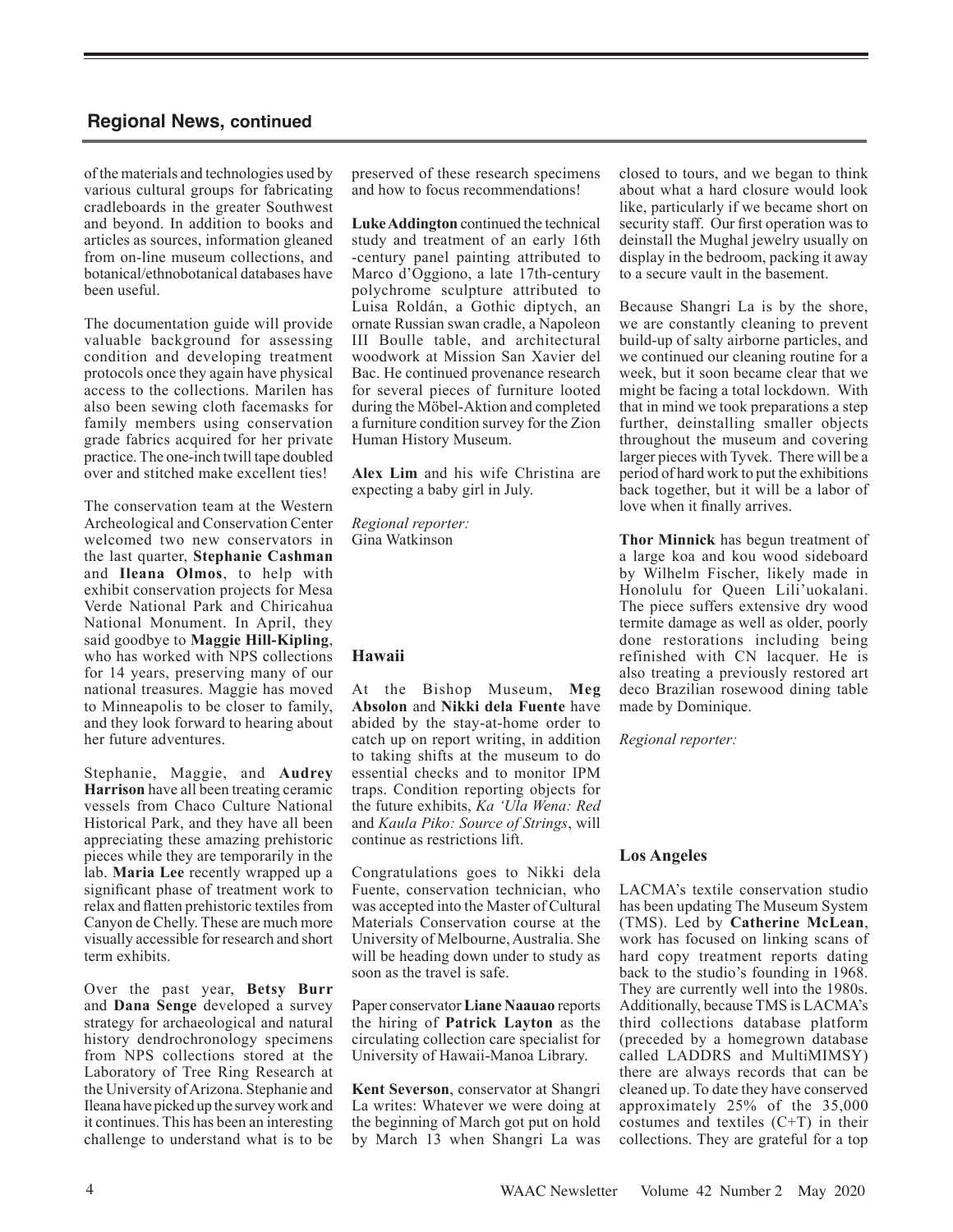notch C+T collections management team led by **Rachel Tu**.

This past spring, paintings conservation head **Joe Fronek** co-authored a catalog entry for LACMA's 17th-c. painting by Aelbert Cuyp, *View of the Maas Near Dordrecht,* for an upcoming exhibition *In the Light of Cuyp*, opening at the Dordrechts Museum March 2021. The Cuyp may have been part of a much larger scene that was cut in half. The other half is now at the Museum of Fine Arts, Leipzig. Both the LACMA and Leipzig panels will be brought together for this scholarly exhibition. Joe is studying art historical records, x-radiographs, crosssections, and other analyses to compare the two panels and determine if they were once part of the same painting.

**Elma O'Donoghue** is, like other LACMA staff, working from home. She continues her research on Spanish Colonial painting techniques and plans to complete interrupted cleaning and inpainting treatments of two Spanish Colonial paintings on copper when she returns to LACMA . One of these is a circular *escudo de monja* or "nun's shield" that was painted by Antonio de Torres. These elaborately painted small shields or badges were worn by nuns in New Spain from the 16th through the 18th centuries. Elma is also investigating techniques to improve areas of cracking in two modern paintings in LACMA's permanent collection.

**Caroline Hoover** and **Laura Macarelli** continue to research nanogels and their use for cleaning paintings. Caroline will be presenting her treatment of Ernst Kirchner's *Still Life with Jug and African Bowl* using nanogels at the upcoming annual AIC conference.

In February 26-28th, **Dawn Jaros** hosted the Image Permanence Institute (IPI) workshop "Training Sustainable Environmental Management Teams" at the Pickford Center for Motion Picture Studies in Hollywood. They had 6 staff members across the Academy's collection foundations: the Margaret Herrick Library, Academy Film Archive, Academy Museum of Motion Pictures, as well as the facilities department. They were joined by 6 participating

collecting institutions in the southern California area, working together with their respective teams to ensure that their vault environments are sustainable yet effective.

**Katie Rouw**, **Martha Ramos,** and Dawn attended a presentation by **David Saunders** related to his recent publication *Museum Lighting: A Guide for Conservators and Curators* in which he explores how to balance the conflicting goals of visibility and preservation under a variety of conditions. The talk was held at the Getty Center and while onsite they toured the Getty Research Institute's paper conservation lab and vaults.

The Margaret Herrick Library has been closed to the public since March 10th, and the staff has been working from home since March 16<sup>th</sup>. They have been working on a couple of organizational projects on their hard drives, watching webinars, and doing fun projects such as making book futons!

**Tania Collas** and **Marina Gibbons** are busy revising the Natural History Museum of L.A. County's collections emergency response plans. Marina is also preparing digital content about the treatment of a fossil millipede among other subjects. In May, Tania presented an online lecture on museum pest management with a demonstration of anoxia treatments for the UC Riverside Urban Entomology seminar.

**Erin Jue** resigned from LACMA to focus exclusively on her private paper practice, Los Angeles Art Conservation.

At The Huntington Library, Art Museum, and Botanical Gardens, **Christina O'Connell** was almost finished with the treatment of Gainsborough's *The Blue Boy* by mid-March. Christina is now spending time on documentation and research for the project. She will be giving a virtual talk for AIC on the public-facing side of the project and discuss the planning, on-view treatment stages, and education involved.

Christina has written a post for the Huntington's blog, Verso, about recent x-radiographs of Henry Fuseli's *The Three Witches*. The biggest discovery was that the reused canvas has two underlying compositions: an unidentified portrait of a man and the head, arms, and torso of a male figure that would likely have been part of a larger composition. The blog is scheduled to be published in June 2020.

Christina is also processing the data from a multi-year collection survey and making plans to treat the almost 70 paintings that need immediate attention.

**Glenn Wharton** recently joined the UCLA faculty as professor of art history, and will serve as chair of the interdepartmental program in the conservation of archaeological and ethnographic materials, which is affiliated with the Cotsen Institute of Archaeology. Glenn comes to UCLA after 16 years in the museum studies program at NYU and 7 years at MoMA where he established the museum's program in time-based media conservation. Prior to that he ran a private practice in objects conservation in southern California with **John Griswold** and served as conservation director for the Japanese Institute for Anatolian Archaeology at Kaman-Kalehöyük in Turkey. He founded the non-profit organization Voices in Contemporary Art (VoCA) and co-directs the NYU-based Artist Archives Initiative. And... Glenn is an ex-President of WAAC.

Students, faculty, and staff at the UCLA/ Getty Program in the Conservation of Archaeological and Ethnographic Materials are adapting to life during the COVID-19 pandemic. Without access to our laboratories we are developing new ways to work, teach, and learn remotely. Students have turned their home desks into improvised labs as we provided students with ancient coins and contemporary metal artifacts, USB digital microscopes, and scalpels for their Structure, Properties, and Deterioration of Metals course.

With student summer internships planned across the globe being cancelled, our MA students will dedicate this summer to thesis research at home and our PhD students will continue their own research at home. The Mellon opportunity for diversity in conservation July workshop has been cancelled to safeguard everyone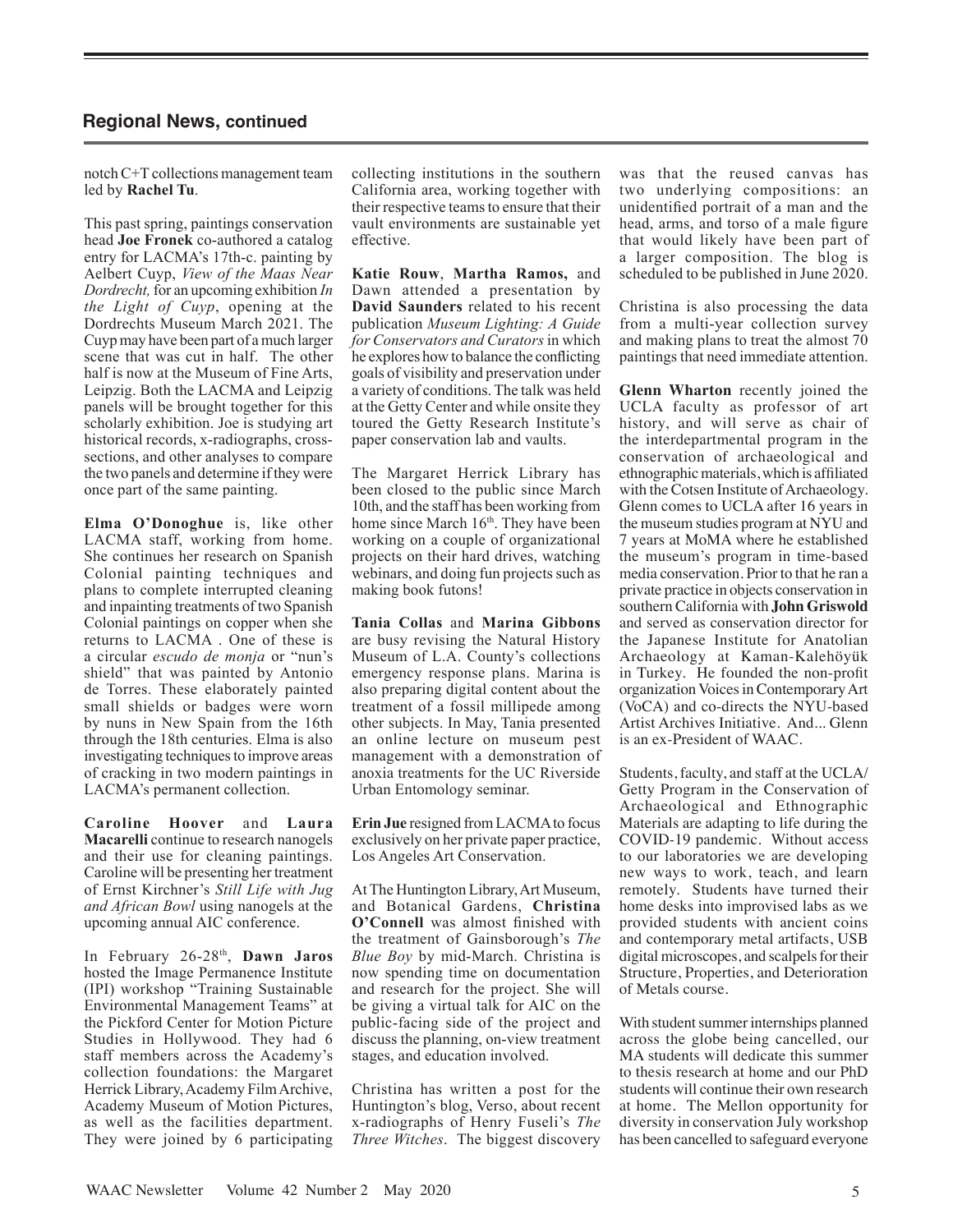involved and accepted applicants have been given the option to attend the program in 2021, which all have accepted.

We are currently working with both UCLA and The J. Paul Getty Museum to develop re-entry plans for the fall quarter, which will likely include offering hybrid courses – a combination of remote learning and in-person labs.

*Regional reporter:* Virginia Rasmussen

### **New Mexico**

**Susan Barger** has been doing home chores that were left undone while she was actively working and as well as, reading and doing a bit of writing (more to come) and taking long walks.

NMSU museum conservation program student **Paris Bowers** was admitted to the MA in conservation studies at West Dean College, Arts and Conservation where they will start in the Fall.

*Regional reporter:* Silvia Marinas-Feliner

# **Pacific Northwest**

**Linda Roundhill** mercifully can still work on long-term projects in her studio, but alas without assistants or clients. A variety of porcelains, bronzes, polychrome wood statuary, ceramic plaques, and baskets have been her companions these last few weeks. They are all fascinating, but not good conversationalists. Ergo, she completed unknown hours of audiobook listening while doing bench work (*Boys in the Boat, Postcards from the Edge, All the Light We Cannot See, Unbroken, Blue Shoes and Happiness, The Book of Isaiah, Unnatural Death, Funny--You*  *Don't Look Autistic, Pride and Prejudice, How the Finch Stole Christmas,* etc). She is looking forward to her usual outdoor sculpture projects for a change of scenery!

The Royal BC Museum conservators are all "working from home" but they are expected to head back to the museum in a few weeks. They are doing their best during this pandemic crisis to look after themselves and others, as well as their collections. From Canada, they wish the best to their American neighbors, who seem to be suffering a great deal. Hopefully the worst is behind us and positive changes ensue, as we learn new ways of doing things.

Some are raising brand new chickens and distributing fresh eggs. Some are sewing non-medical masks. Some are growing food, and others are taking this opportunity to engage in professional development and administrative backlog. It's certainly an interesting time, and fortunately they remain healthy so far.

**Megan Doxsey-Whitfeld** has been brushing up on the care of silver by teaching her partner (a chef) to polish his silver spoon collection. She has had a container of precipitated calcium carbonate moving around with her ever since the care of metals workshop that she took in school (taught by **Lyndsie Selwyn**, senior conservation scientist, Canadian Conservation Institute), and she is glad that it is finally getting some use! It has been a nice break from all the computer work, although she now finds herself frequently going down a rabbit hole researching silver hallmarks.

**Kasey Lee** delivered a couple of BC Heritage Emergency Response Network webinars through the BC Museums Association on Emergency Response and Salvage of Museum Collections. After attending the AIC webinar on Collections Care in the Age of Covid-19, he was able to include some content on that topic as well. If you're interested in the webinars, the recordings will soon be posted at http://museumsassn.bc.ca/brain/ learning-opportunities/ webinars/.

**Corine Landrieu** has been fortunate to work from her studio on a substantial backlog of pieces since the beginning of Washington's stay-at-home order, and making patient clients happy. A nice variety of objects and challenges, ranging from Navajo pottery, to antique trays, ceramic and porcelain sculpture, roman artifacts, and oceanic art. She has been enjoying the quiet time and more leisurely pace, taking walks in her neighborhood and helping her garden deal with the annual invasion of weeds.

**Lisa Duncan** is looking forward to getting back to work after Covid-19 Quarantine here in Seattle. She has no work, other than some backlog. Everything has frozen up. Luckily her garden has days of weeding so she will be billing out her services to the bees, squirrels, and birds this year. Do you think they'll pay in a timely manner? Ok, maybe she should also apply for a few funded loans and grants too. Maybe they'll pay her, maybe not, she's pretty low on the totem pole.

(There are, without doubt, many others in the same situation. Ed.)

The Seattle Art Museum conservation team just about caught their collective breath after the February re-opening of the renovated and expanded Seattle Asian Art Museum when the lockdown was issued in Washington State.

During the brief interim window of time, staff had been working on projects including the bittersweet task of evaluating an incoming bequest of works of art from the Virginia and Bagley Wright collection. Mrs. Wright passed away this year, and attendees of the 2013 WAAC meeting may remember visits to see her collection at her condo and to the Wright Exhibition Space where SAM, the Getty Conservation Institute, and Mrs. Wright collaborated to show *9 From LA,* incorporating material from her collection and SAM's as well as extensive material from the GCI's *From Start to Finish: De Wain Valentine's Gray Column.*

**Nicholas Dorman** and **Elizabeth Brown** are developing documentation and a work plan as the final group of works from the Wright collection comes to the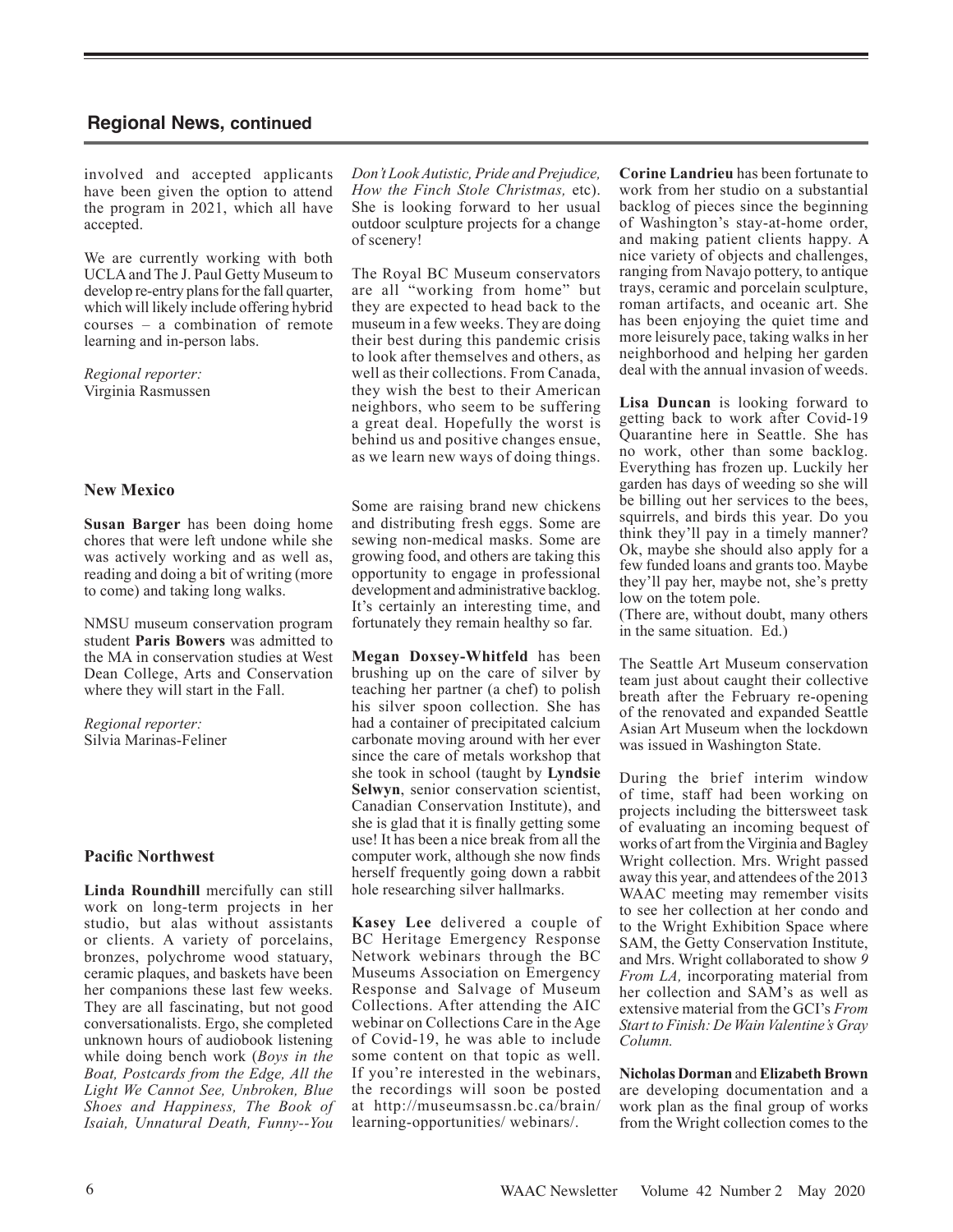museum. The bequest includes great works by DoHo Suh, Franz Kline, Philip Guston, Vilhelm Hammershoi, Morris Louis, Sigmar Polke, DeWain Valentine, and many others. Each incoming work is being studied, documented, and, where necessary, conserved and reframed in time for a special exhibition this October.

Unusually, they suspect, SAM's Olympic Sculpture Park stayed open through the pandemic, so they implemented an emergency maintenance program for the outdoor collections and tag teamed on their maintenance on a regular basis. Otherwise, as colleagues everywhere have been forced to do, the SAM conservation team continues to make occasional sporadic forays into the museum sites for brief bouts of essential work and to spend most of their time plugging away remotely on projects during the lockdown.

These projects include finalizing plans and contracts for the re-painting of a monumental Calder sculpture at the Olympic Sculpture Park, which we hope to undertake later this summer thanks to the kind support of a Bank of America grant. The team is also refining the final implementation plans for the completion of our wholesale storage upgrades, supported by a generous IMLS grant and the Seattle Asian Art Museum capital project. As with many institutions, our primary connection with our audience is currently a digital connection; and the conservation team has contributed several short films to the museum's *Stay at Home with SAM* initiative.

*Regional reporter:* Corine Landrieu

# **Rocky Mountain Region**

*Regional reporter:* Julie Parker Parker Art Conservation LLC Denver, CO 720-429-3906 www.parkerartconservation.com

#### **San Diego**

The staff of the Balboa Art Conservation Center (BACC) have been busy creating art conservation video tutorials for the public using only the objects and help (read: family) they have at home. assistant conservator of paintings **Morgan Wylder** and chief conservator of paintings **Alexis Miller** have already covered environmental control and lighting, examination and dusting, and framing and hanging paintings in these fun but totally useful "Instastories." More videos will be created and posted soon.

**Sabrina Carli** writes that while she has a lot of work on at the moment, she and her family are healthy, if a little stir crazy. She writes that fortunately the lockdown hasn't been all that challenging for her on the isolation front. However, with the schools closed she is homeschooling a fourteen year old who, thankfully, is rising to the challenge, despite the intensity of his 8th grade curriculum. Today they explored the Age of Enlightenment through the works of Voltaire, Decartes, Rousseau, and Montesquieu!

**Frances Prichett** is trying to gradually catch up on a backlog of work and, now that the rain has stopped, taking frequent breaks to pull weeds in the garden.

*Regional reporter:* Frances Prichett

#### **San Francisco Bay Area**

**Yadin Larochette** moved back to the Bay Area after 16 years in Los Angeles. She recently presented a webinar on glazing through Connecting to Collections Care. It's now available through their archives at https://www.connectingtocollections. org/looking-at-glazing-finding-the-bestsolution-to-protect-your-works-of-artand-historic-artifacts/

She has also been working on a book on tapestries in collaboration with her father, **Jean Pierre Larochette**. He is a fourth generation master weaver, and he focuses on techniques while Yadin discusses materials and general care. *An Anatomy of a Tapestry* is scheduled to be released at the end of June.

**Katherine Untch** has been enjoying projects with a variety of team members. She writes, "I have learned that one of the joys of working as a sole proprietor is teaming with colleagues and professionals to fit a specific project, rather than training existing employees to try to fit into a role for which they may or may not yet have experience. Don't get me wrong, I still enjoy teaching and training, but teaming with other conservators, architects, archaeologists, engineers, art movers, etc. has brought a lot of gratification and a level of quality to the work that I admire.

It is an equal joy to be in a position where I can refer others to jobs that might be more suited to their experience and skill set than mine. Being able to provide referrals and not having to feel like I need to take on every job for the sole purpose of income is very satisfying. And of course, I appreciate those of you who have referred me to projects as well. A big thank you for thinking of me!

I don't usually publicize specific projects unless I have specific permission from clients; however, I can share that recent and current projects include repairing architectural elements, moving and repairing artworks on public fountains, design review for public art, teaming with architects for NPS projects, assessing and repairing cemeteries damaged in the CARR fires, consulting on murals, providing more well-rounded conservation services on archaeological sites, consulting for museums, and grant writing. I have also started coaching/ consulting for other conservators who have questions or need a little assistance. It's all fun. I'm also glad that our profession already knows how to wear and handle PPE! Stay safe. Be well.

In January of this year, **Karen Zukor** traveled to India as part of her annual work conserving rare manuscripts and books. This would have been the  $11<sup>th</sup>$  year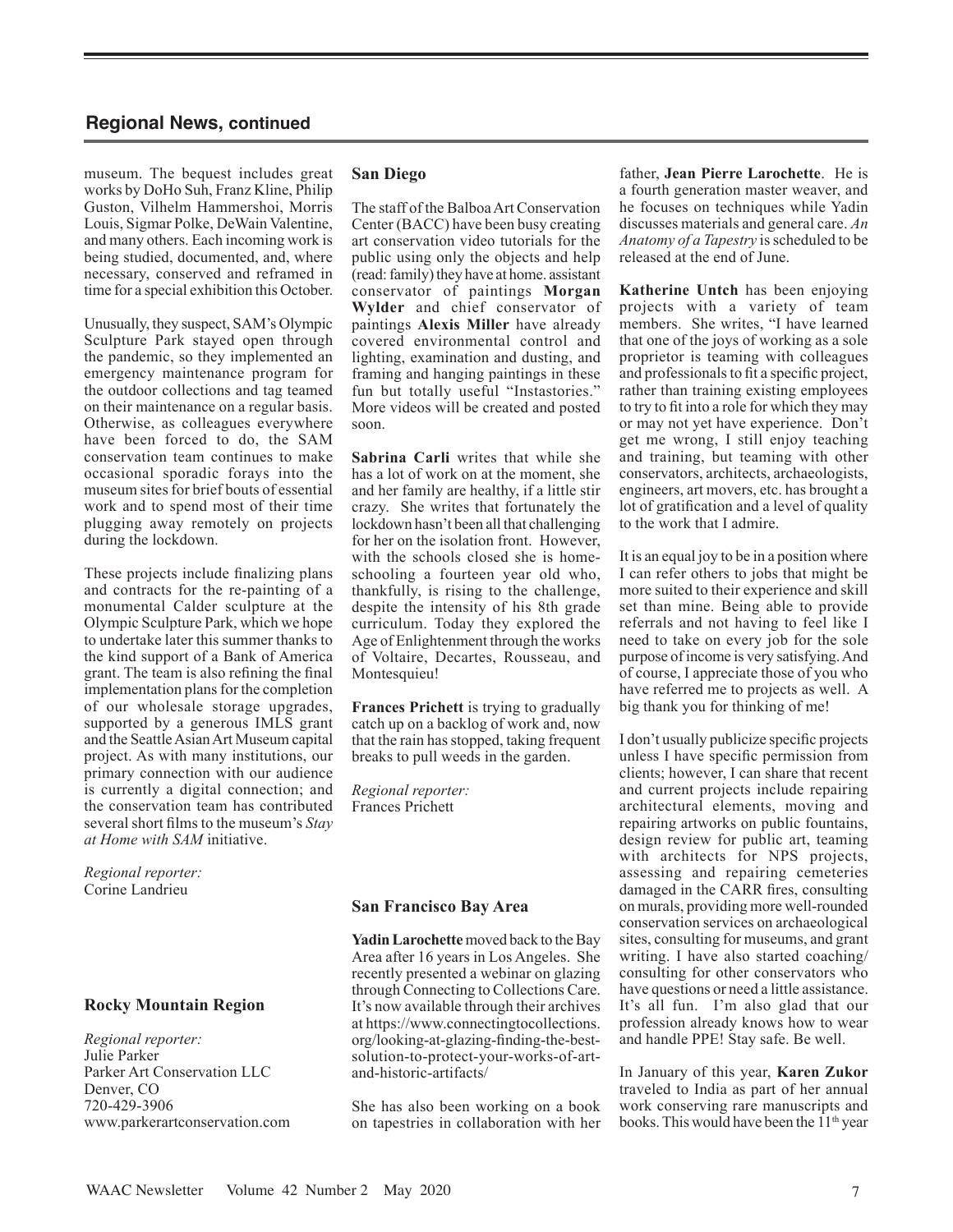of doing so but it was not to be. Initially arriving in Banglalore, she was invited to give a presentation on 'Working in the Studio and out of a Suitcase' to the National Centre for Biological Sciences Archives department. She then visited the city's Indian National Trust for Art and Cultural Heritage (INTACH) facility, seeing a wide variety of materials being conserved and exchanging information regarding materials sourcing in India with their staff.

A side trip to Pondicherry included an afternoon at the Sri Aurobindo paper making facility and a spirited discussion with local conservators and papermakers about availability of archival supplies and training. The factory, over 50 years old, produces handmade paper from offcuts of cotton rags from the textile industry in Tamil Nadu, which would otherwise end up in landfill. The intended work visit, however, was cancelled because of virus fears, so Karen returned home to the Covid lockdown. Alone in the studio, she is working on two exhibitions, both postponed: a retrospective of the California artist Yolanda Lopez and a traveling show of Ruth Asawa's drawings.

Fine Arts Museums of San Francisco conservators hope that any of you who are artists living in the Bay Area will submit your work for the upcoming deYoung Invitational - they can't wait to see art and people back together again in the galleries. Meanwhile, they are continuing to experiment with new varieties of web content and to work through the digital spring cleaning of their records.

Paintings conservation has been happy to host **Kat Harada** as the Getty Foundation Conserving Canvas Fellow focusing on the treatment of the Museums' large painting of *Vertumnus and Pomona* by François Boucher and his studio. Paper conservation will welcome **Tamia Anaya** for a Mellon Fellowship starting this fall. Tamia is a student in the Buffalo State art conservation program and is currently completing her third year internship at the Library of Congress.

Objects conservation is deeply grateful that **Emily Rezes**, currently a third year intern in the lab from the UCLA/ Getty program, will be staying on with them through the end of the year in a fellowship position.

**Jonathan Fisher** has been working on a variety of projects including a Roy De Forest painting, Inuit sculpture, Burmese polychrome sculpture, and Mexican terra cotta.

*Regional reporter:* Alisa Eagleston-Cieslewicz

# **Texas**

The Harry Ransom Center Preservation and Conservation Division has several announcements:In mid March, responding to a request from the Austin medical community for personal protective equipment for hospital staff, the Ransom Center Conservation and Preservation Division donated its inventory of N95 respirators to the University of Texas Dell Medical School for use by their staff. The donation was initiated by Kress postgraduate fellow in paper conservation, **Emily Farek**.

As part of an effort to reach out to our educational and institutional audiences, Emily gave two Zoom presentations on the research, scientific analysis, and conservation treatment of the Ransom Center's 1648 Blaeu World Map. She was invited by the Winterthur/University of Delaware Program in art conservation to present to current students and alumni, and later by the administration to all HRC staff. Her online presentations were very well received and showcased this project - a major initiative of the department - to audiences that may not have been aware of the extent and depth of her work on this monumental example of the HRC's historic cartographic holdings.

In June, Emily will end her fellowship at the Ransom Center and begin as conservation manager at the Tennessee State Library and Archives in Nashville. We thank her for all of her many wonderful contributions to the paper lab, the Preservation and Conservation Division, and the Ransom Center mission as a whole. Good luck, Emily!

Since early April, paper conservator **Jane Boyd** has been sewing much needed masks for the Austin Disaster Relief Network. ADRN distributes these masks to the Capital Area Medical Operations Center as well as to Integral Care, an organization that assists adults and children living with mental illness, including depression, substance abuse, and developmental disabilities. Many of Integral Care's clients are homeless and at a higher risk for contracting the virus.

*Regional Reporter:* Ken Grant Harry Ransom Center

And from so far west it becomes east, we have news from **John Burke**, long time member and supporter of WAAC.

I retired from the Oakland Museum of California in 2015, after 30 years, and worked on a few projects, including at the Computer History Museum in Mountain View with my partner Nora Eibisch, PhD, from Berlin. I began spending increasing time in Taipei (Minsheng Community area), did some workshops at the National Palace Museum, and last year was asked join the faculty at the Graduate Institute of Cultural Relics and Museology at the Tainan National University of the Arts in Taiwan, which is Taiwan's primary conservation graduate program in the countryside. It's far outside of Tainan, the old capital.

There are about 1400 students at TNNUA in total, and I have a little over 30 students and teach four classes a week. The campus is beautiful and remote, surrounded by bamboo forests, lakes, and mango farms. Just outside my faculty housing is a small canal full of red water lillies (and frogs and birds) and a 12th -century bridge that had been relocated from Zhejiang province in China.

My wife Snowy came over to help setup house and is now "working from home" with after-midnight conference calls